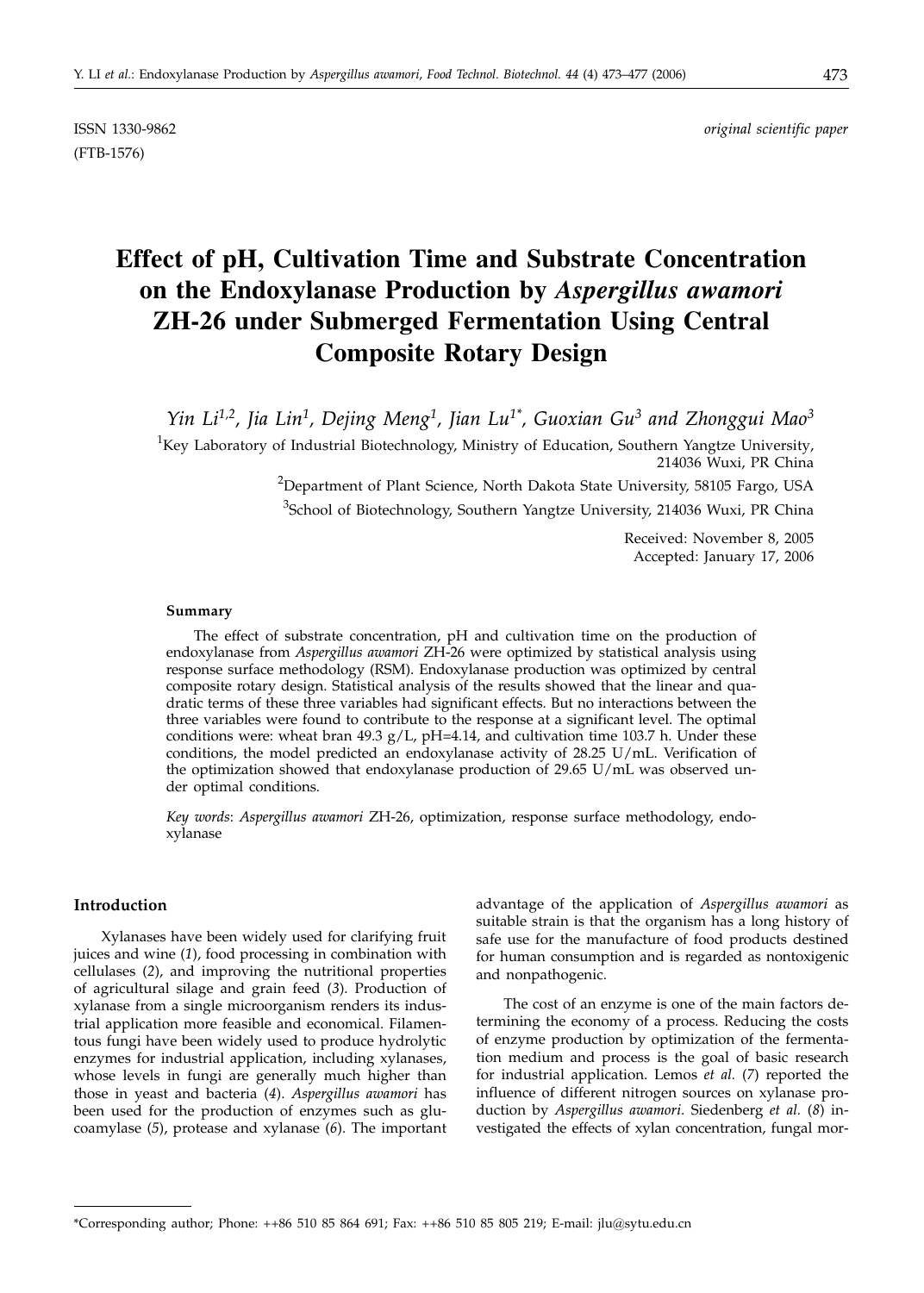phology, phosphate concentration and inoculum size on xylanase production by *Aspergillus awamori* on synthetic medium in shake flask cultures. However, their research was only limited to one-factor-at-a-time method and no systematic statistical design was employed to optimize the fermentation process of xylanase production by *Aspergillus awamori*.

The xylanase production by microorganisms is strongly influenced by many factors, such as carbon source (*9*), nitrogen source (*7*), growth sources, growth factors, inorganic salts (*10*), cultivation conditions (*11*), *etc*. Therefore, it is crucial to search for the key influencing factors from the many related ones. To perform such a work is extremely laborious and time-consuming, using the conventional techniques such as one-factor-at-a-time method. Moreover, it does not guarantee the determination of optimal conditions, and is unable to detect the frequent interactions occurring between two or more factors, although they often do occur. Response surface methodology (RSM) has been employed in the present study, as it is a collection of statistical techniques for designing an experiment, building models, evaluating the effects of factors, and searching for optimum conditions of factors for desirable responses. Recently, different statistical designs for medium optimization regarding xylanase production have been reported, among which factorial experiments and response surface methodology (RSM) are included (*11–14*). These statistical methods have proved to be powerful and useful tools.

To our knowledge, there is no scientific literature on the statistical optimization for the endoxylanase production by *Aspergillus awamori* ZH-26. This paper aimed at investigating the effects of substrate concentration, pH and cultivation time on the endoxylanase production by *Aspergillus awamori* ZH-26 using a response surface methodological approach.

# **Materials and Methods**

#### *Microorganism and inoculum preparation*

*Aspergillus awamori* ZH-26 strain was isolated from Chinese rice wheat koji and was maintained at 4 °C on potato dextrose agar (PDA). Spore suspension was made from six-day-old cultures that had been grown on PDA slopes at 30 °C. Sterile distilled water was aseptically added to each slope and a suspension of the spores was made by lightly brushing the mycelium with a sterile wire loop. Erlenmeyer flasks (250 mL) containing 75 mL of medium were inoculated with 1 mL of 1·107 spores/mL suspension.

## *Cultivation media*

The initial medium used for xylanase production was composed of (in  $g/L$ ): glucose 10, NH<sub>4</sub>Cl 9, KH<sub>2</sub>PO<sub>4</sub> 1, NaNO<sub>3</sub> 1, MgSO<sub>4</sub>·7H<sub>2</sub>O 1, CaCl<sub>2</sub>·2H<sub>2</sub>O 0.3, yeast extract 1. For the experiments of optimization, the cultivation medium was composed of different concentrations of wheat bran, with varying pH and cultivation time according to the experimental design.

### *Shake flask cultivation*

The optimization experiments were carried out in 250-mL Erlenmeyer flasks containing 75 mL of cultivation medium. Shake flasks were seeded with inocula and then were maintained at 30  $^{\circ}$ C on a rotary shaker under 150 rev/min for 15.4, 48, 96, 144 or 176.6 h, according to the experimental design. The experiments were carried out in duplicate for each condition and the mean values were given.

# *Central composite rotary design*

Response surface methodology (RSM) was used to optimize the submerged fermentation process for enhanced xylanase production. A Box-Behnken (*15*) factorial design with three factors and five levels, including six replicates at the centre point, was used for fitting a second order response surface. Tables 1 and 2 give the

Table 1. Coded values of variables used in central composite rotary design

| Independent variables      | Level   |      |    |     |       |
|----------------------------|---------|------|----|-----|-------|
|                            | $-1.68$ | $-1$ |    |     | 1.68  |
| Wheat bran $(X_1)/(g/L)$   | 3       | 20   | 45 | 70  | 87    |
| $pH(X_2)$                  | 2.32    | 3    |    | 5   | 5.68  |
| Cultivation time $(X_3)/h$ | 15.4    | 48   | 96 | 144 | 176.6 |

Table 2. Central composite rotary design matrix with experimental and predicted values of endoxylanase production by *Aspergillus awamori* ZH-26

| Trial        | Variables      |                |                | Endoxylanase<br>production |           |  |  |
|--------------|----------------|----------------|----------------|----------------------------|-----------|--|--|
| number       |                |                |                |                            | U/mL      |  |  |
|              | $X_1$          | X <sub>2</sub> | $X_3$          | Experi-<br>mental          | Predicted |  |  |
| $\mathbf{1}$ | $-1$           | $-1$           | $-1$           | 5.59                       | 3.32      |  |  |
| 2            | $-1$           | $-1$           | 1              | 7.77                       | 7.70      |  |  |
| 3            | $-1$           | $\mathbf{1}$   | $-1$           | 7.57                       | 9.02      |  |  |
| 4            | $-1$           | $\mathbf{1}$   | $\mathbf{1}$   | 13.97                      | 13.40     |  |  |
| 5            | $\mathbf{1}$   | $-1$           | $-1$           | 11.17                      | 10.28     |  |  |
| 6            | $\mathbf{1}$   | $-1$           | $\mathbf{1}$   | 13.57                      | 14.66     |  |  |
| 7            | 1              | 1              | $-1$           | 18.37                      | 15.98     |  |  |
| 8            | $\mathbf{1}$   | 1              | 1              | 16.11                      | 20.36     |  |  |
| 9            | $-1.68179$     | $\Omega$       | $\Omega$       | 4.38                       | 5.32      |  |  |
| 10           | 1.681793       | $\overline{0}$ | $\overline{0}$ | 18.21                      | 17.02     |  |  |
| 11           | $\mathbf{0}$   | $-1.68179$     | $\Omega$       | 3.87                       | 5.19      |  |  |
| 12           | $\Omega$       | 1.681793       | $\overline{0}$ | 16.34                      | 14.77     |  |  |
| 13           | $\overline{0}$ | $\overline{0}$ | $-1.68179$     | 10.81                      | 13.31     |  |  |
| 14           | $\overline{0}$ | $\overline{0}$ | 1.681793       | 23.40                      | 20.68     |  |  |
| 15           | $\overline{0}$ | $\overline{0}$ | $\overline{0}$ | 26.84                      | 27.12     |  |  |
| 16           | $\overline{0}$ | $\overline{0}$ | $\overline{0}$ | 27.37                      | 27.12     |  |  |
| 17           | $\overline{0}$ | $\overline{0}$ | $\overline{0}$ | 25.17                      | 27.12     |  |  |
| 18           | $\Omega$       | $\overline{0}$ | $\Omega$       | 28.13                      | 27.12     |  |  |
| 19           | $\Omega$       | $\overline{0}$ | $\Omega$       | 29.55                      | 27.12     |  |  |
| 20           | $\mathbf{0}$   | $\mathbf{0}$   | 0              | 25.63                      | 27.12     |  |  |

 $X_1$  – wheat bran,  $X_2$  – pH,  $X_3$  – cultivation time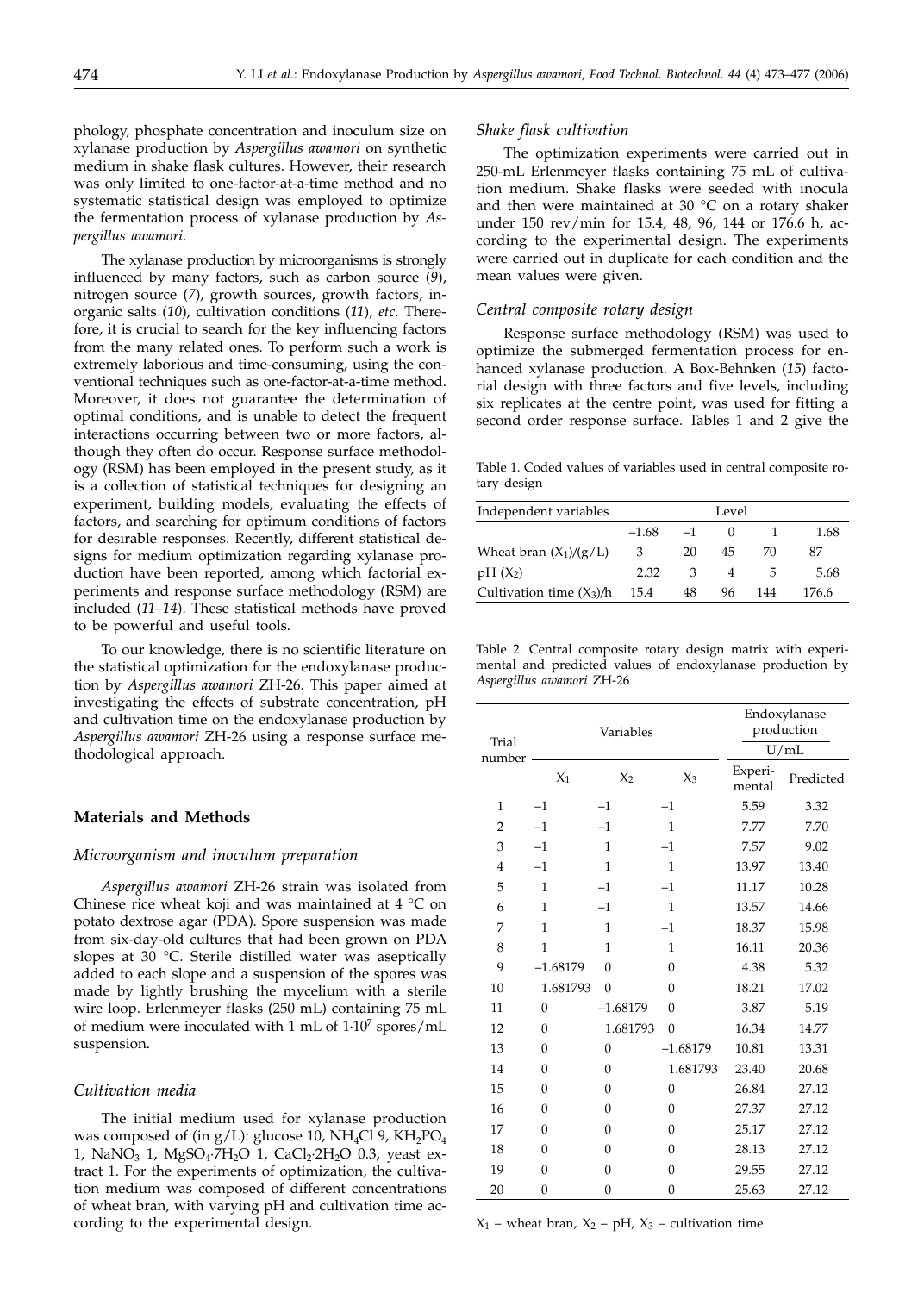factors and their values, and the experimental design, respectively. This methodology allows the modeling of a second order equation that describes the process. Endoxylanase production was analyzed by multiple regression through the least squares method to fit the following equation:

$$
Y=\beta_{o}+\Sigma\beta_{i}x_{i}+\Sigma\beta_{ij}x_{i}x_{j}+\Sigma\beta_{ii}x_{i}^{2}
$$

where Y is the measured response variable,  $β_0$ ,  $β_i$ ,  $β_{ij}$  and  $β$ <sub>ii</sub> are constant and regression coefficients of the model, and  $x_i$  and  $x_j$  represent the independent variables in coded values.

Data from the central composite rotary design for the optimization of endoxylanase production were subjected to a second-order multiple regression analysis using the least squares regression methodology to obtain the parameter estimates of the mathematical model. The regression analysis and analysis of variance (ANOVA) were carried out using the response surface regression (RSREG) procedure (*16*) of the SAS statistical package (version 8.1, SAS Institute, Cary, NC, USA) to fit the second order polynomial equations for all response variables. Canonical analysis, which is used to predict the shape of the curve generated by the model, was carried out as well. Response surface was made by the fitted quadratic polynomial equation obtained from the RSREG analysis, holding independent variables with one parameter at a constant value, and changing the other two variables.

#### *Endoxylanase assay*

The endoxylanase activity was determined by measuring the release of reducing sugars from oat spelt xylan (1 %, dry mass per volume) using the dinitrosalicylic acid method (*17*). Reaction mixture containing 2 mL of a solution of 1 % oat spelt xylan in citrate buffer 50 mM, pH=5.0 plus 1 mL of the diluted crude enzyme was incubated for 30 min at 50 °C. One unit of endoxylanase was defined as the amount of enzyme required to release 1 µmol of xylose from xylan in 1 min under the assay conditions.

# **Results and Discussion**

The use of purified xylan enhances the cost of enzyme production and is a major limitation of the economically feasible bioconversion and utilization of lignocellulosic materials. Therefore, in this study, easily available agricultural residues like wheat bran were used as the main substrate in the experiment to obtain optimum levels of endoxylanase by *Aspergillus awamori* ZH-26.

Based on our earlier one-factor-at-a-time studies, substrate concentration, medium pH and cultivation time were identified as the major factors affecting endoxylanase production by *Aspergillus awamori* ZH-26. In the present work, these variables were statistically optimized using RSM.

Table 1 shows the maximum and minimum levels of variables chosen for trials in central composite rotary design. For RSM based on the central composite rotary design, which was used for the optimization of cultivation conditions for endoxylanase production, 20 experimental runs with different combinations of three factors

were carried out (Table 2). The variables used for the factorial analysis were wheat bran, pH and cultivation time, named  $X_1$ ,  $X_2$  and  $X_3$  in this design, respectively. For each run, the experimental responses along with the predicted response obtained from the regression equation for the 20 combinations are shown in Table 2, where it can be seen that there is a considerable variation in the xylanase production, depending on the substrate concentration, pH and cultivation time in the medium. The maximum endoxylanase production was 29.55 U/mL in run number 19. The centrepoint in the design was repeated for six times for the estimation of error. The replication at the centrepoint conditions resulted in higher endoxylanase production than at other levels.

By applying multiple regression analysis on the experimental data (Table 3), the following second order polynomial equation was found to explain the xylanase production regardless of the significance of coefficients:

$$
Y=27.12+3.48X_1+2.85X_2+2.19X_3-5.64X_1^2-6.06X_2^2--3.58X_3^2+0.20X_1X_2-1.06X_1X_3-0.06X_2X_3
$$
 /2/

where Y is the predicted response, and  $X_1$ ,  $X_2$  and  $X_3$  are coded values of wheat bran, pH and cultivation time, respectively.

Table 3. The least-square fit and parameters (significant of regression coefficient)

| Model<br>term | Degree of<br>freedom | Estimate | Standard<br>error | t value | p> t        |
|---------------|----------------------|----------|-------------------|---------|-------------|
| Intercept     | 1                    | 27.12    | 0.98              | 27.77   | $< 0.0001*$ |
| $X_1$         | 1                    | 3.48     | 0.65              | 5.38    | $0.0003*$   |
| $X_2$         | 1                    | 2.85     | 0.65              | 4.39    | $0.0013*$   |
| $X_3$         | 1                    | 2.19     | 0.65              | 3.38    | $0.0070*$   |
| $X_1^2$       | 1                    | $-5.64$  | 0.63              | $-8.94$ | $< 0.0001*$ |
| $X_1X_2$      | 1                    | 0.20     | 0.85              | 0.23    | 0.8225      |
| $X_2^2$       | 1                    | $-6.06$  | 0.63              | $-9.60$ | $< 0.0001*$ |
| $X_1X_3$      | 1                    | $-1.06$  | 0.85              | $-1.25$ | 0.2411      |
| $X_2X_3$      | 1                    | $-0.06$  | 0.85              | $-0.06$ | 0.9495      |
| $X_3^2$       | 1                    | $-3.58$  | 0.63              | $-5.68$ | $0.0002*$   |

\*Significant at 5 % level (p<0.05)

Statistical testing of the model was done by the Fisher's statistical test for analysis of variance (ANOVA) and the results are shown in Table 4. Analysis of vari-

Table 4. Analysis of variance for the response of endoxylanase  $production<sup>2</sup>$ 

| Source       | Degree<br>$\alpha$ f<br>freedom | Sum<br>of<br>squares | Mean<br>square | F-value | p>F     |
|--------------|---------------------------------|----------------------|----------------|---------|---------|
| Linear       | 3                               | 341.95               |                | 19.88   | 0.0002  |
| Ouadratic    | 3                               | 991.28               |                | 57.62   | < 0.001 |
| Crossproduct | 3                               | 9.23                 |                | 0.54    | 0.6677  |
| Total model  | 9                               | 1342.46              |                | 26.01   | < 0.001 |
| Total error  | 10                              | 57.34                | 5.73           |         |         |

aCoefficient of variation (CV)=14.34, coefficient determination  $(R^2)$ =0.9590, correlation coefficient  $(R)$ =0.9793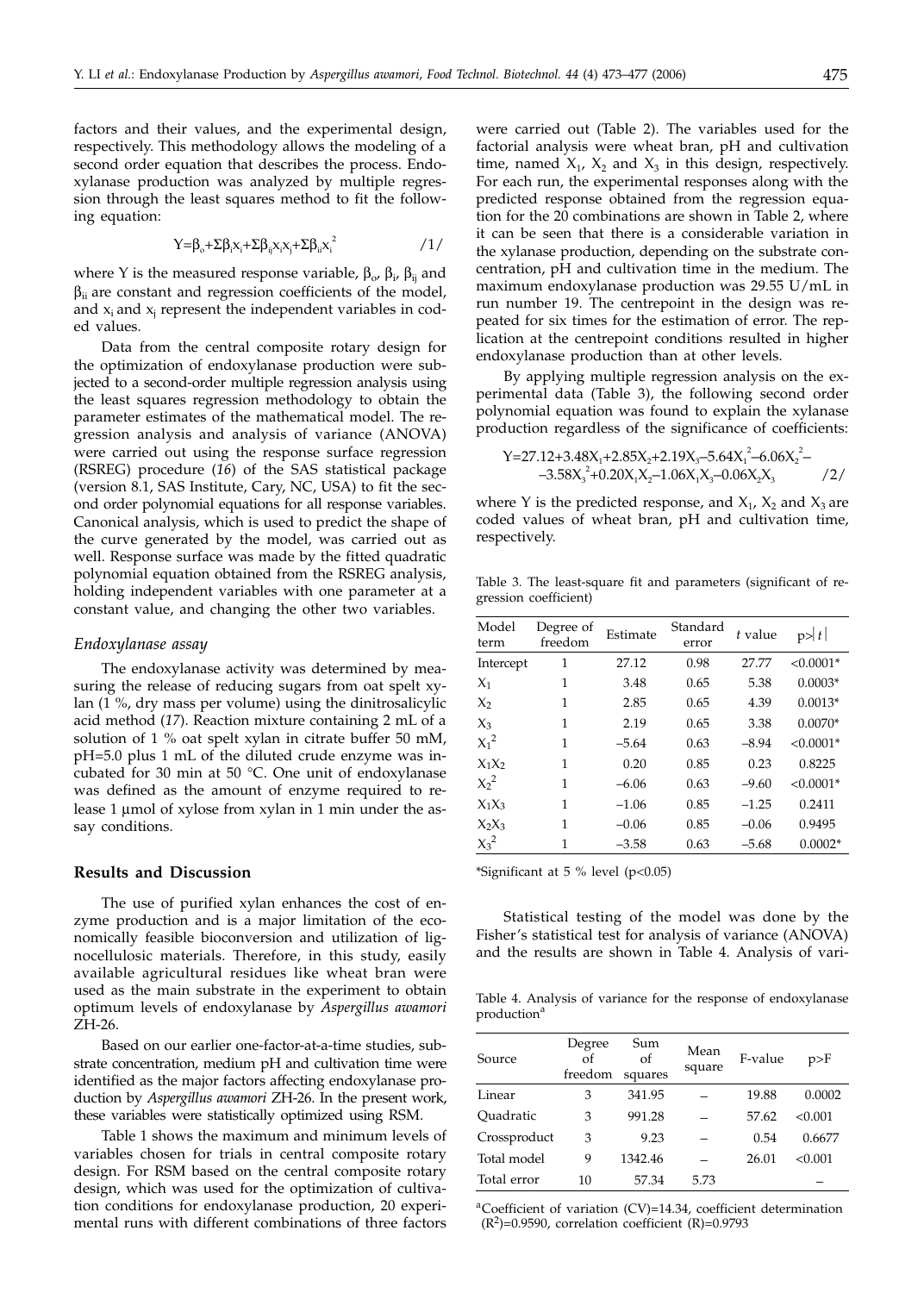ance (F-test) showed that the second model is well adjusted to the experimental data. The coefficient of variation (CV) indicates the degree of precision with which the treatments are compared. Usually, the higher the value of CV, the lower the reliability of the experiment. Here, a lower value of CV (14.34) indicates greater reliability of the experiments performed. The goodness of fit of the model can be checked by the determination coefficient  $(R^2)$  and correlation coefficient  $(R)$ . The determination coefficient  $(R^2)$  implies that the sample variation of 95.9 % for endoxylanase production is attributed to the independent variables, and only about 4.1 % of the total variation cannot be explained by the model. The closer value of R (correlation coefficient) to 1, the better the correlation between the experimental and predicted values. Here, the value of  $\overline{R}$  (0.9793) for Eq. 2 being close to 1 indicated a close agreement between the experimental results and the theoretical values predicted by the model equation. Linear and quadratic terms were significant at the 1 % level. Therefore, the quadratic model was selected in this optimization study.

The fitted contour plots for the endoxylanase production by the above model are shown in Figs. 1–3. The contour plots affirm that the objective function is unimodal in nature, which shows an optimum in the boundaries. The boundary optimum point was evaluated using gradient method in the direction of the steepest ascent. The graphical representation provides a method to visualize the relation between the response and experimental levels of each variable, and the type of interactions among test variables in order to deduce the optimum conditions. The contour plots clearly reveal that there were no saddle points within the experimental region.

Fig. 1 depicts the effect of substrate concentration and pH on the endoxylanase production, while cultivation time was fixed at its middle level. It can be seen from Fig. 1 that when the wheat bran concentration was below –0.6 (coded value), the effect of pH on endoxylanase production was not significant. When the wheat bran concentration in the medium was at a higher level, the yield of the endoxylanase production increased gradually with the increase of the pH value of cultivation medium, but decreased slowly beyond the optimal pH range (–0.2 to 0.4, coded value). As can be seen from this, increasing the substrate concentration within the tested range is beneficial to the accumulation of endoxylanase under submerged cultivation. The effect of wheat bran concentration and cultivation time on endoxylanase production while the pH was fixed at its middle level is shown in Fig. 2. This is the evidence that at low wheat bran concentration the effect of cultivation time on xylanase production was negligible. When the wheat bran concentration in the medium was at a higher level, endoxylanase production steadily increased with increasing cultivation time up to 0.2–0.3 (coded value), but decreased slowly beyond that range. This indicated that under optimal substrate concentrations and cultivation time, increase of cultivation time did not further increase the yield of endoxylanase production. These facts were important in making the whole process economically more feasible and made it possible to shorten the cultivation time in the potential industrial application. Fig. 3 shows the effect of pH and cultivation time on endoxylanase



**Fig. 1.** Contour plot of the combined effects of wheat bran and pH on the endoxylanase production by *Aspergillus awamori* ZH-26



**Fig. 2.** Contour plot of the combined effects of wheat bran and cultivation time on the endoxylanase production by *Aspergillus awamori* ZH-26



**Fig. 3.** Contour plot of the combined effects of pH and cultivation time on the endoxylanase production by *Aspergillus awamori* ZH-26